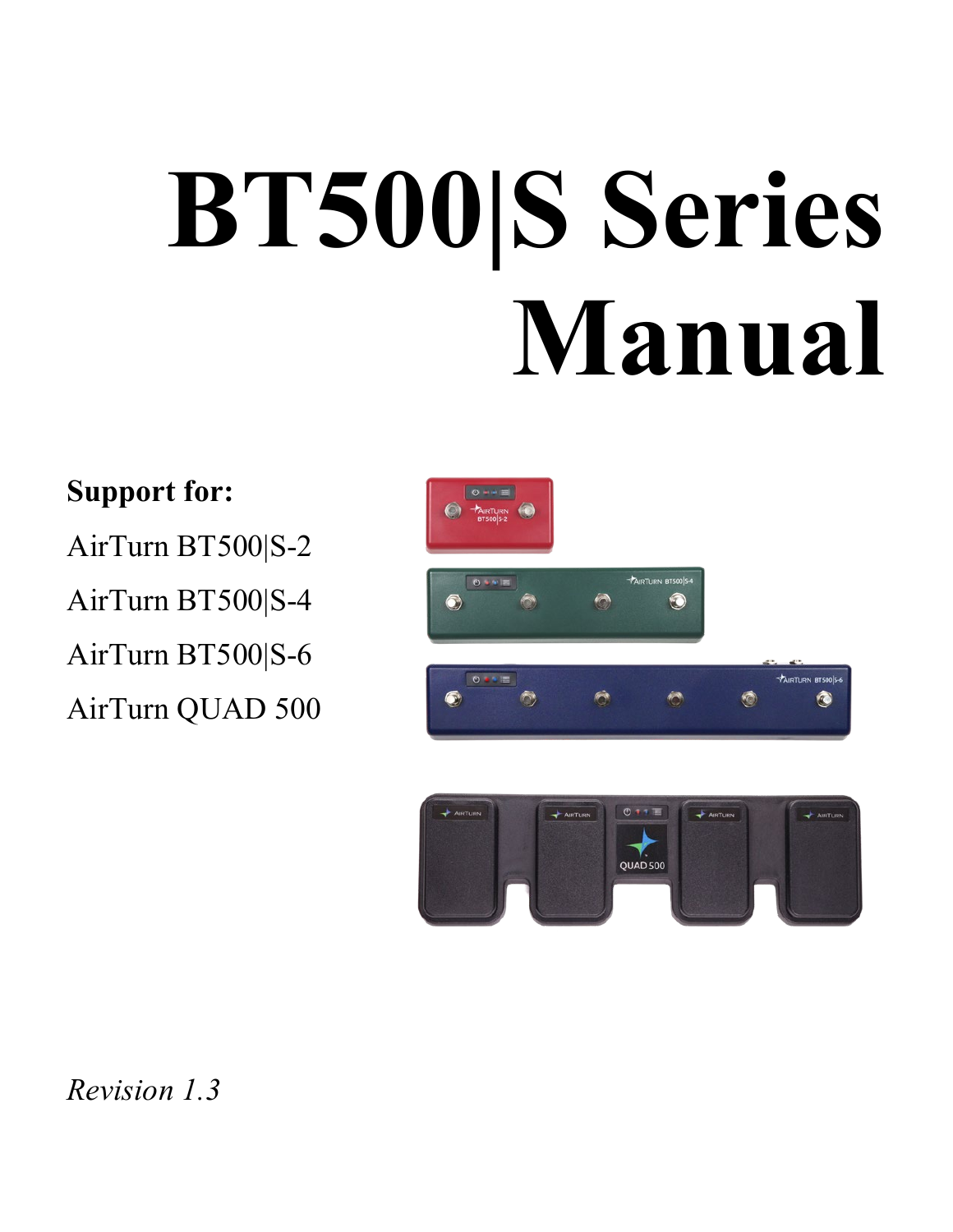# <span id="page-1-0"></span>**CONTENTS**

| Contents                                 | 2  |  |  |  |
|------------------------------------------|----|--|--|--|
| Before Turning on Your AirTurn           |    |  |  |  |
| BT500S SERIES/QUAD 500 Controls          |    |  |  |  |
| Power                                    | 6  |  |  |  |
| Connecting and Pairing                   | 7  |  |  |  |
| Pairing in AirDirect MODE 1              | 8  |  |  |  |
| Pairing in MODES 2-6 (Keyboard/Mouse)    | 8  |  |  |  |
| Pairing in MODE 7 (MIDI)                 | 9  |  |  |  |
| <b>MIDI</b> Mode                         | 9  |  |  |  |
| Open and Closed Pairing                  | 10 |  |  |  |
| <b>Open Pairing</b>                      | 10 |  |  |  |
| <b>Closed Pairing</b>                    | 10 |  |  |  |
| <b>Switching Between Pairing Methods</b> | 11 |  |  |  |
| <b>Reset Pairing</b>                     | 11 |  |  |  |
| BT500S-6 Analog Inputs                   |    |  |  |  |
| Calibrating Analog Input                 |    |  |  |  |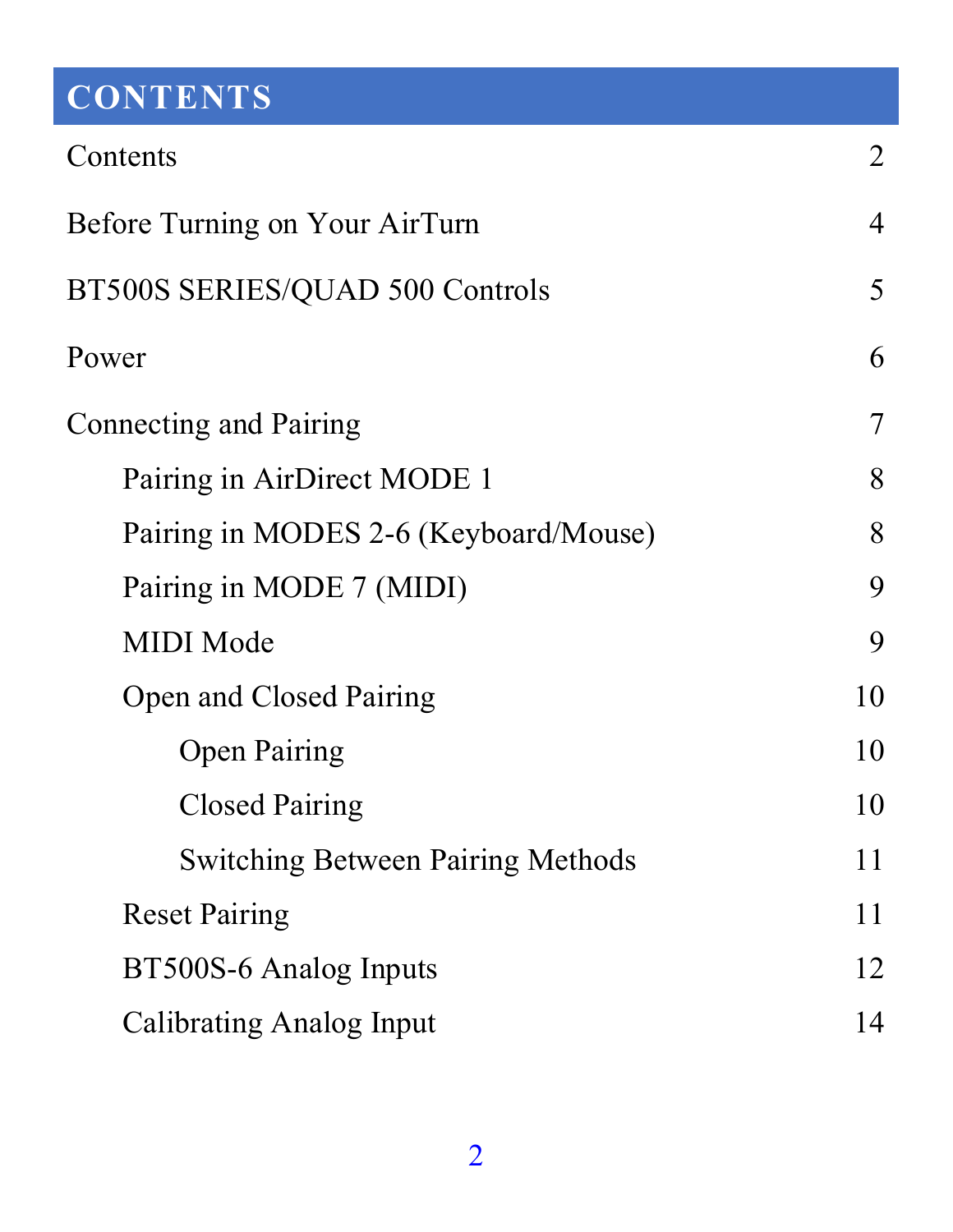| MODES for BT500S SERIES/QUAD 500          | 15 |  |
|-------------------------------------------|----|--|
| Changing the MODE                         | 16 |  |
| Virtual Keyboard Control in iOS           | 16 |  |
| Power Consumption                         | 17 |  |
| Recharging the Battery and Battery Safety | 17 |  |
| <b>LED</b> Indications                    | 18 |  |
| AirTurn Manager                           | 18 |  |
| Unit Identification                       | 19 |  |
| <b>Reset to Factory Defaults</b>          | 19 |  |
| Care of Your AirTurn                      | 19 |  |
| Warranty                                  | 20 |  |
| Radio Information                         | 21 |  |
| Recycling and Disposal                    | 22 |  |
| <b>Battery Information</b>                |    |  |
| <b>Battery Disposal</b>                   | 23 |  |
| Trademarks                                | 23 |  |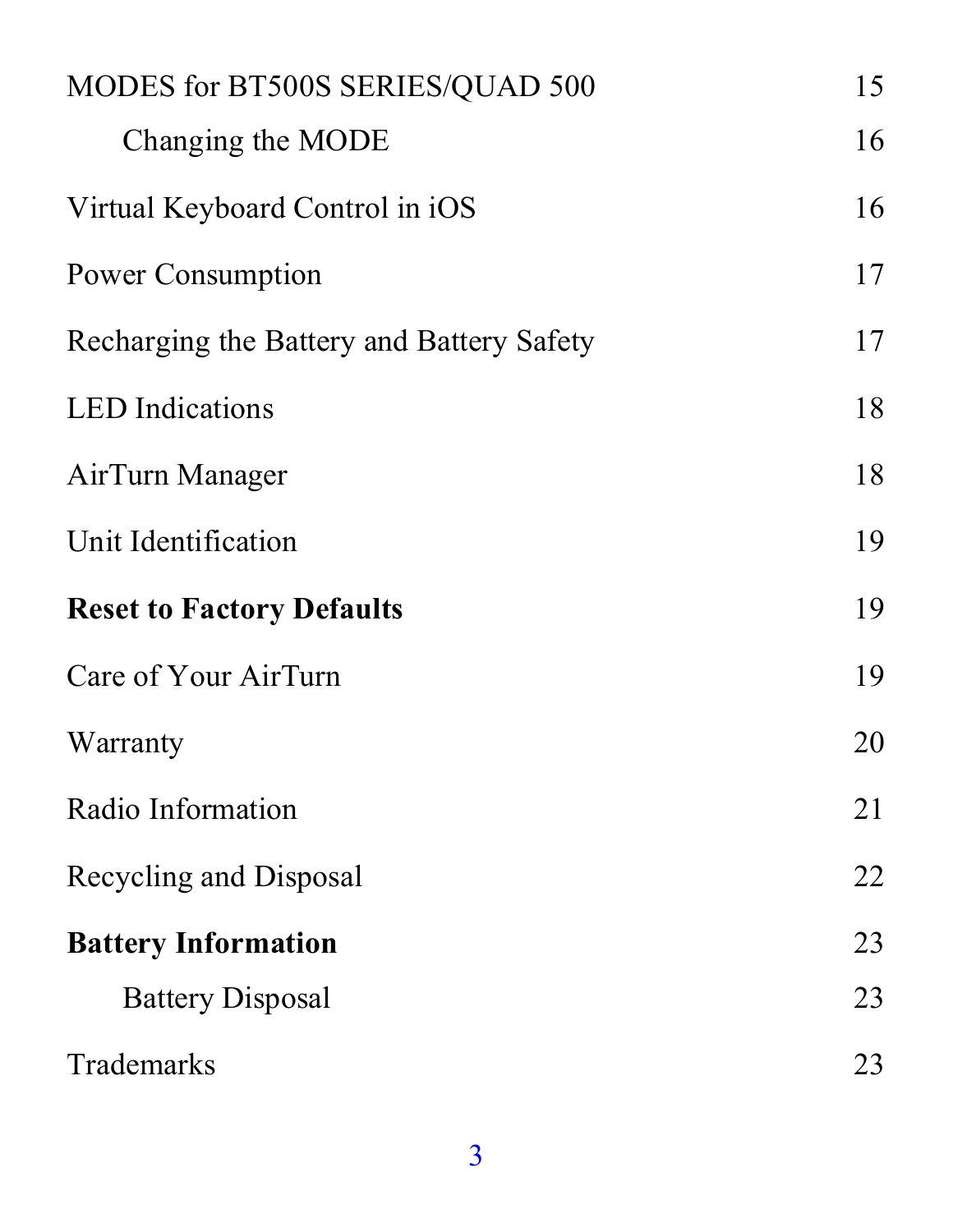*Thank you for purchasing an AirTurn BT500|S SERIES Bluetooth controller. We hope you enjoy many years of use from it. From page-turning to effects management and presentation control, AirTurn provides a myriad of uses.*

#### <span id="page-3-0"></span>**BEFORE TURNING ON YOUR AIRTURN**

The BT500 series works with most Bluetooth 4/5 devices. This includes iPad 3 and later, iPhone 4S and later, and most devices running Android 4.3 or later with Bluetooth 4/5.

Most PCs and Macs equipped with Bluetooth 4.x and HID (keyboard) support are compatible. For older PCs you can use Bluetooth 4.1 and higher USB dongles. The dongle must support HID or MIDI if you plan to connect to MIDI. It is recommended to use a WIDI Master USB adapter for MIDI on a PC/MAC if only MIDI is needed.

A compatible app is required for Android and iOS. Apps are listed on the AirTurn website: [https://AirTurn.com/apps](https://airturn.com/apps) For Windows and MacOS, most apps respond to keyboard or macro commands that can be programmed with the AirTurn Manager.

Your AirTurn controller is actually three devices in one box using three different protocols: AirDirect, HID (keyboard & mouse), and MIDI. Since each compatible app may have a different method of connection, you will need to know what MODE to put your AirTurn device in. See the MODES section for additional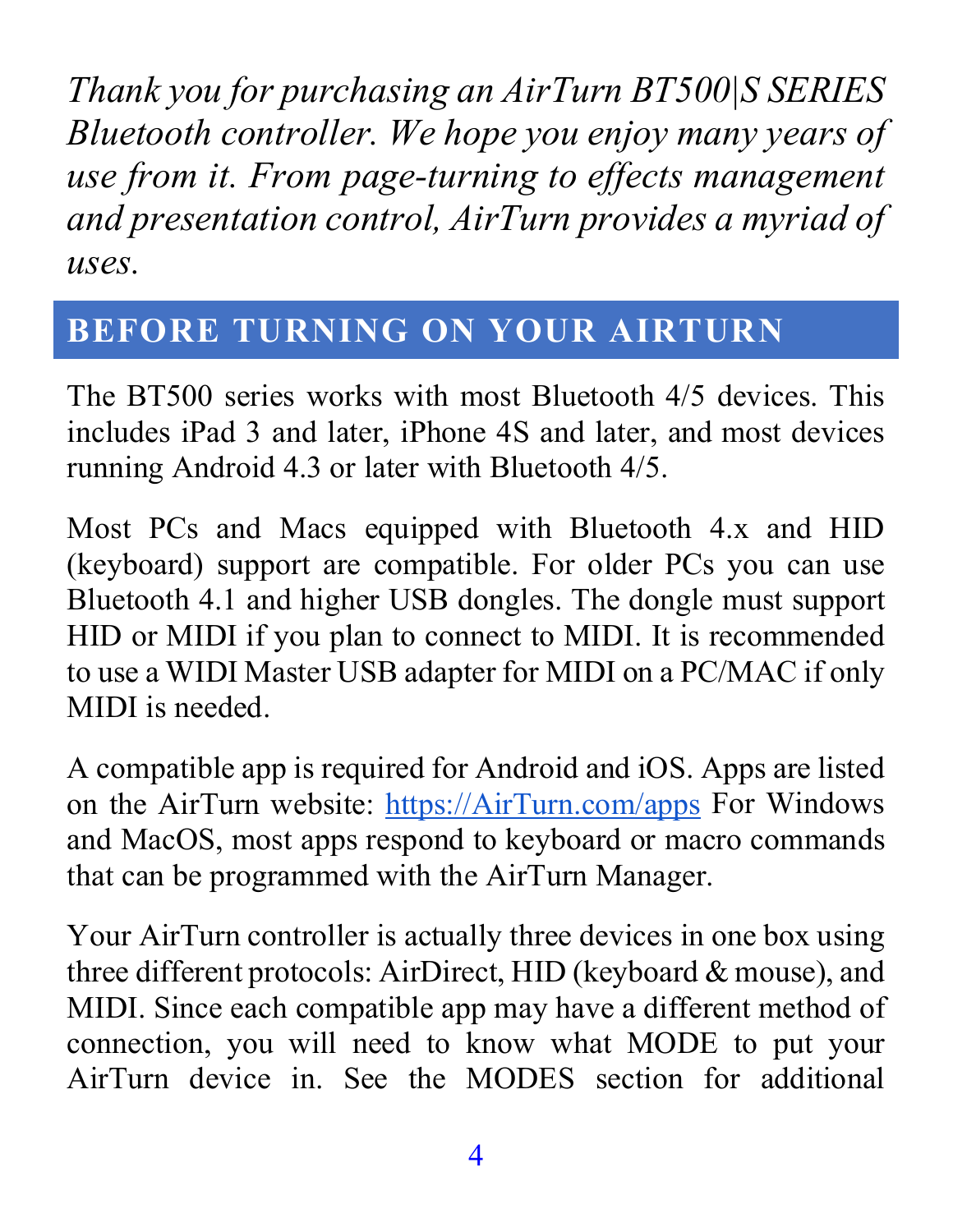information. The default setting is MODE 2 since the vast majority of apps can connect with this MODE, however MODE 1 (AirDirect) is preferable if the App supports it.

#### <span id="page-4-0"></span>**BT500S SERIES/QUAD 500 CONTROLS**

The BT500S series and QUAD500 use the same controls for all four models, with 2, 4, or 6 footswitches, or four silent pedals. The Function controls are identical across all four models and consist of a Power button, two LED indicators, and a Mode button. These models also feature a power port, both for extended use and recharging the built-in lithium polymer battery. The switches or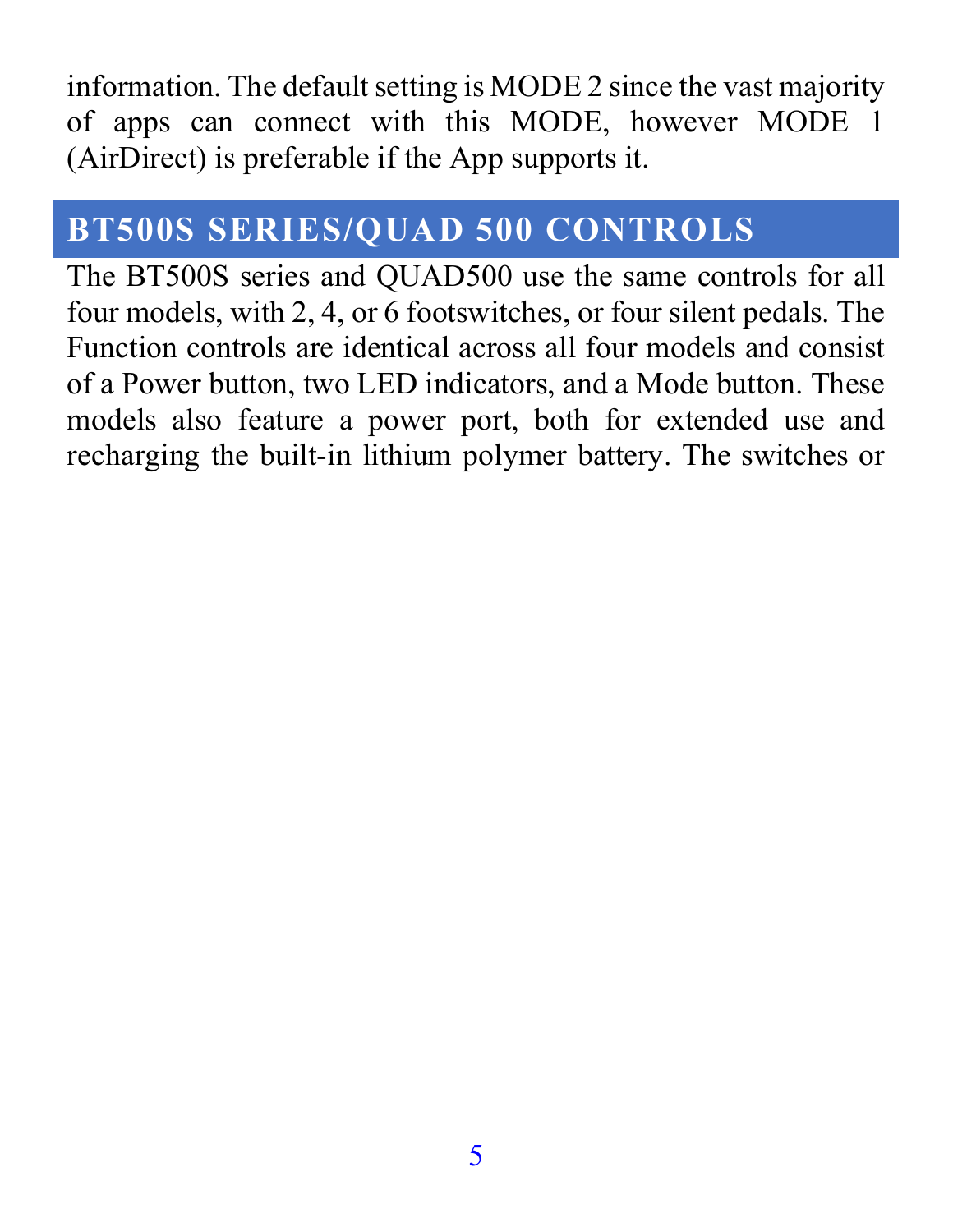pedals of each model are in numerical order left to right, the function of each switch is explained on page 13.

<span id="page-5-0"></span>

ON - Press and hold the Power Button for one second until the LEDs flash.

The blue LED will blink about 2 times per second until pairing is started.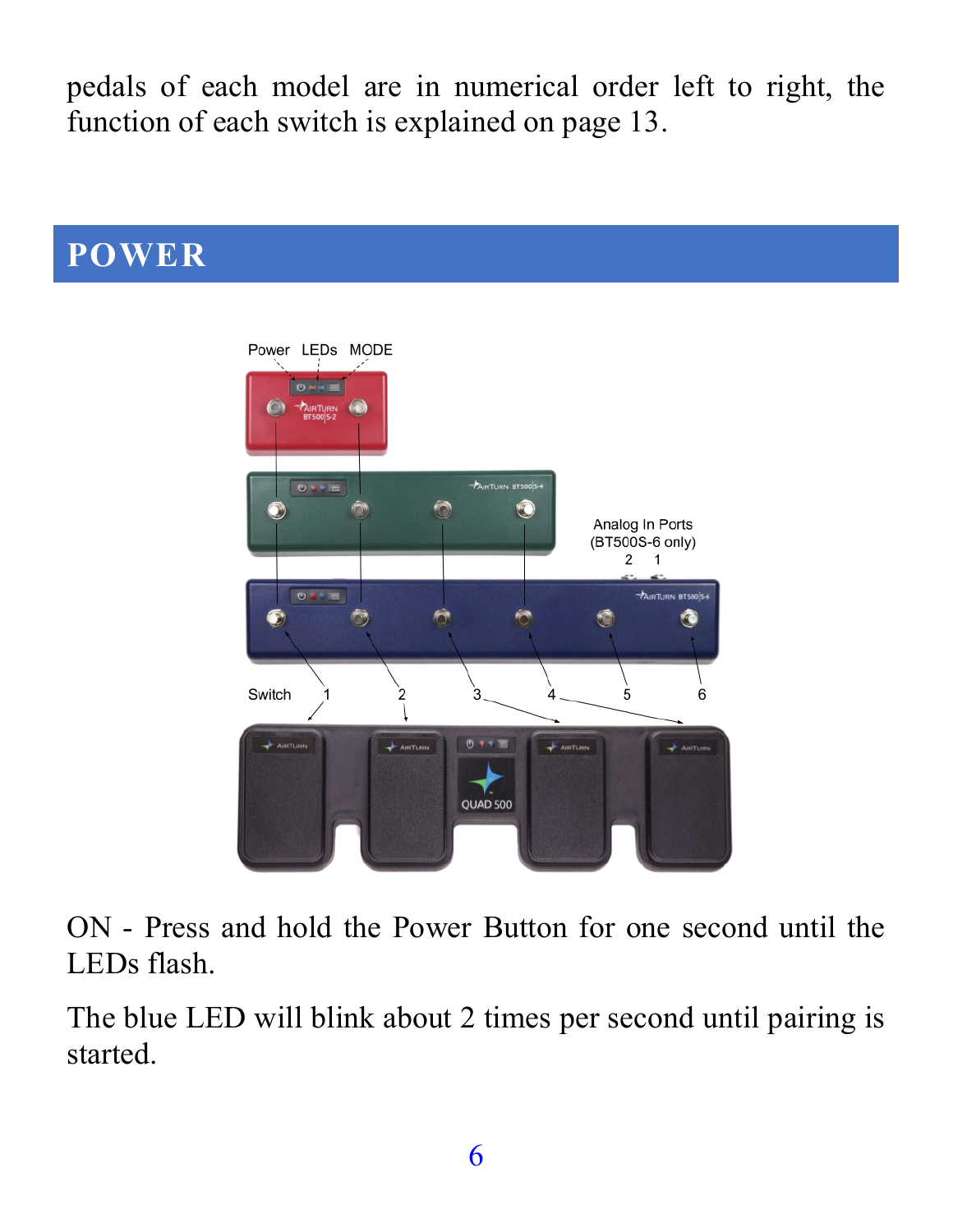OFF - Press and hold the Power Button until the red and blue LEDs turn off.

# <span id="page-6-0"></span>**CONNECTING AND PAIRING**



There are several ways to pair to your AirTurn, depending on the use case.

- If the app you're using supports AirDirect, see the next section below.
- For the standard modes that can cycle through pages and other "keyboard and mouse" functions, skip to Pairing In Mode 2-6.
- If you're using a MIDI-enabled app, skip to Pairing in Mode 7.

Once the AirTurn is selected for pairing, the blue LED will blink about 5 times per second until pairing is completed.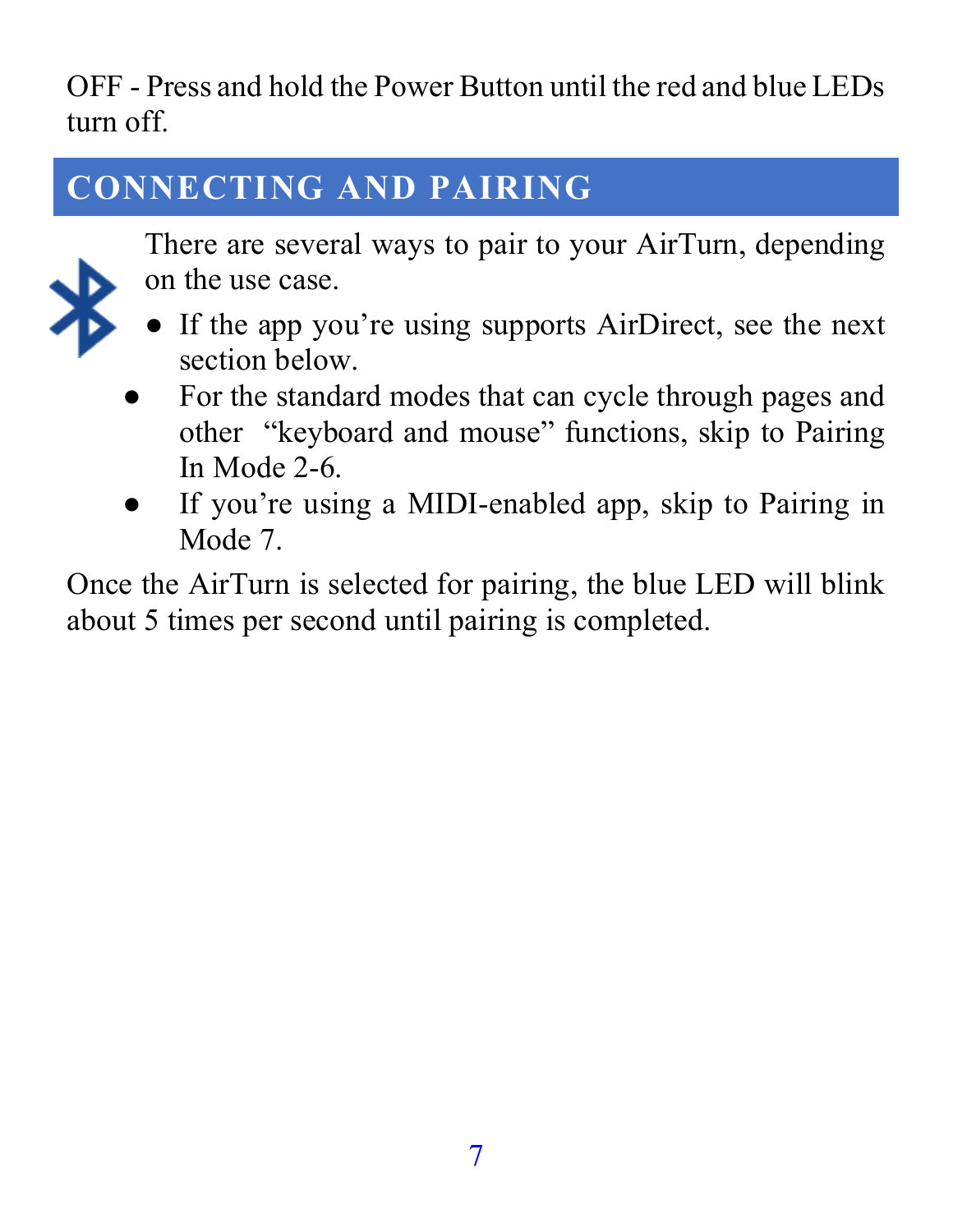#### <span id="page-7-0"></span>PAIRING IN AIRDIRECT MODE 1

Note: This MODE is for AirDirect specific apps only. (AirDirect MODE was created to prevent conflicts with the virtual keyboard). The Bluetooth connection is made with the app. See specific app directions.

- 1. Power on the AirTurn
- 2. Be sure the AirTurn is in MODE 1 (Hold down the MODE button for 1 blink of the red light)
- 3. Turn on your device's Bluetooth then go to the app you want to use and find the Bluetooth setup screen
- 4. Find the AirTurn in the device list and tap on it
- 5. If required, tap on the Pair button in the dialog box

#### <span id="page-7-1"></span>PAIRING IN MODES 2-6 (KEYBOARD/MOUSE)

**iOS** – Select Settings > Bluetooth and turn on Bluetooth if it is off. When the AirTurn is discovered, tap on the selection. A dialog box will then appear. Tap on Pair.

**Android** – Select Settings > Bluetooth, and turn it on if it is off. Make sure your device is set to discoverable, tap the SCAN button. When the AirTurn appears, tap to pair. If asked to verify a passcode, click OK.

**PC** – Select Control Panel > My Bluetooth Devices > Select "Add a device" > Choose the Keyboard/Mouse option >

Click next and complete pairing.

**Mac** – Select Apple > System Preferences > Bluetooth and turn on Bluetooth. When the AirTurn appears, click Connect.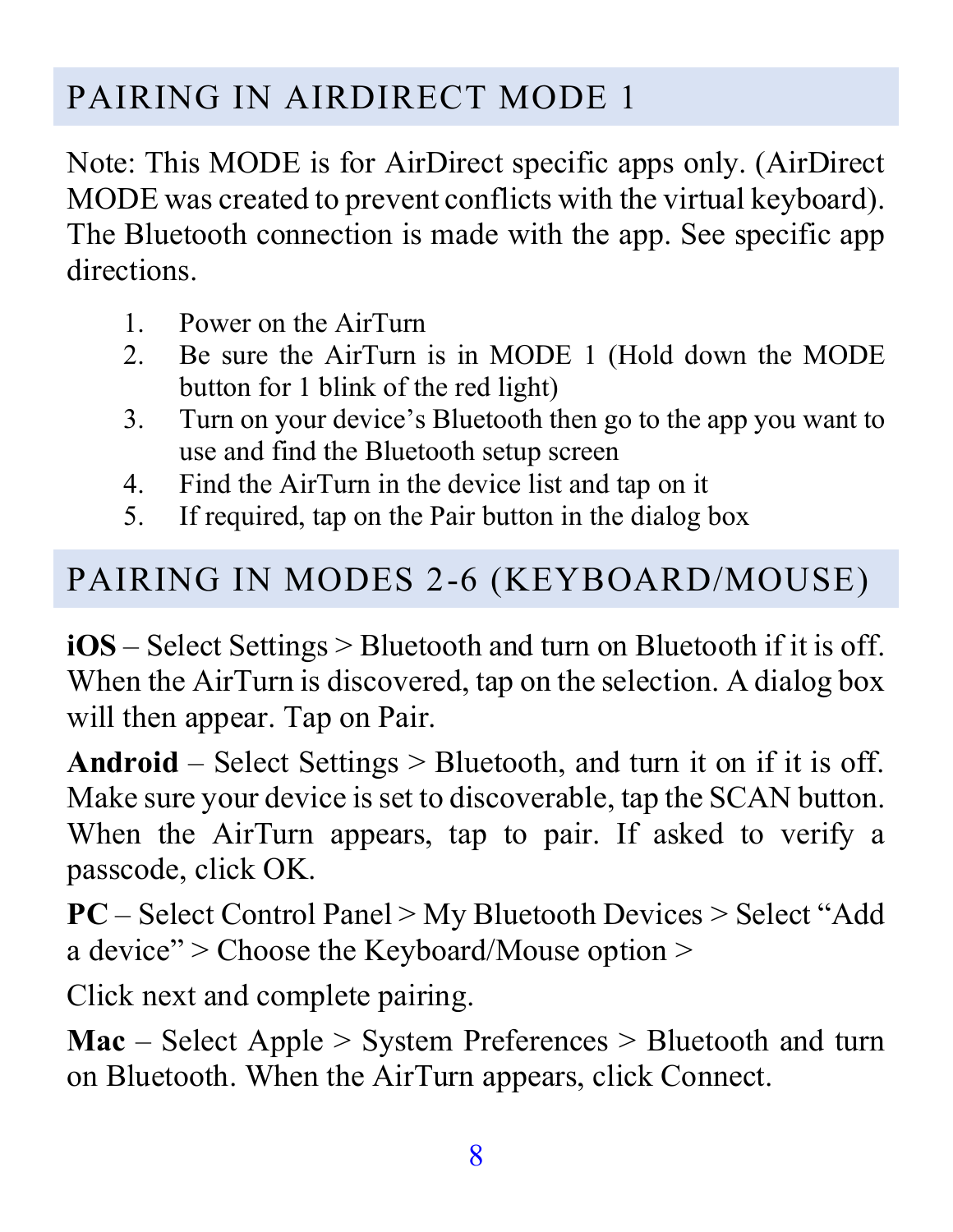#### <span id="page-8-0"></span>PAIRING IN MODE 7 (MIDI)

With all devices, ensure Bluetooth is turned on and switch your AirTurn to Mode 7.

**iOS** –Go to the MIDI App you wish to use and find the Bluetooth MIDI connection settings. Select your AirTurn in the list. If requested, tap Pair.

**Android** –Select Settings > Bluetooth. Tap the SCAN button. When the AirTurn appears, tap to pair. If you are asked to verify the passcode, click on OK.

**PC** – Select Control Panel > My Bluetooth Devices > Select "Add a device" > Click next and complete pairing. (Middleware may be required unless you are using a Bluetooth USB Dongle such as the WIDI BUD or WIDI Master or other MIDI over Bluetooth Dongle.)

**Mac** – Select File  $>$  New Finder Window  $>$  Applications  $>$ Utilities > Audio MIDI Setup > Select "Bluetooth" > Next to the AirTurn click "Connect"

#### <span id="page-8-1"></span>MIDI MODE

MIDI Mode is for sending basic MIDI commands to your app. Support for Bluetooth MIDI is required, and special setup for your tablet or computer may be required. MIDI commands may be set up using the AirTurn Manager. More detailed instructions available online (**AirTurn.com/support/midi)** or reach out to our support team at  $\text{support}(\partial A \text{irTurn.com})$  for further assistance.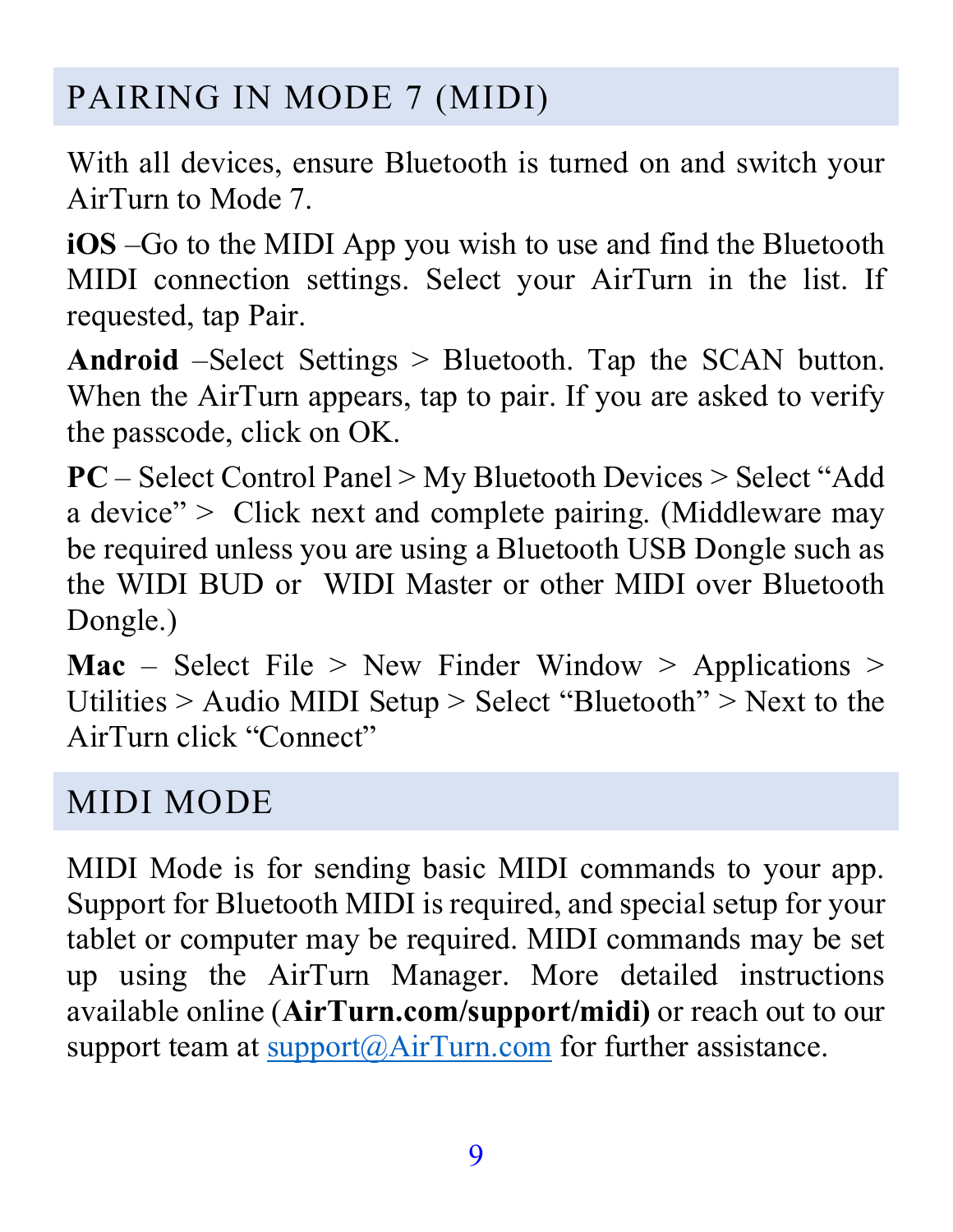#### <span id="page-9-0"></span>OPEN AND CLOSED PAIRING

AirTurn devices have the ability to pair to your tablet or computer two different ways. We call them Open and Closed pairing. Open pairing is the default method. Use Open pairing when you frequently use different devices with your AirTurn. Used Closed pairing when you are in a band and you always want to rely on pairing with the same device.

#### <span id="page-9-1"></span>OPEN PAIRING

AirTurn devices pair in the same way that almost all Bluetooth devices pair. In Open Pairing you do not need to delete the pairing to connect to another device so you can easily pair your AirTurn to your iPad, smartphone or computer. In fact, you can pair up to 8 Bluetooth devices. (In AirDirect, MODE 1, you can pair to an unlimited number of devices).

**Bear in mind you can only be connected to one device at a time. If two of your devices have Bluetooth turned on, you must turn off the Bluetooth of the one you do not wish to connect to while you connect to the other device. No pairing reset is required with Open Pairing.**

If you connect to more than 8 devices, the next pairing will delete a pairing that you haven't used recently. If you delete or "forget" the pairing of the AirTurn on a device, restart the Bluetooth and attempt to re-pair with the AirTurn.

#### <span id="page-9-2"></span>CLOSED PAIRING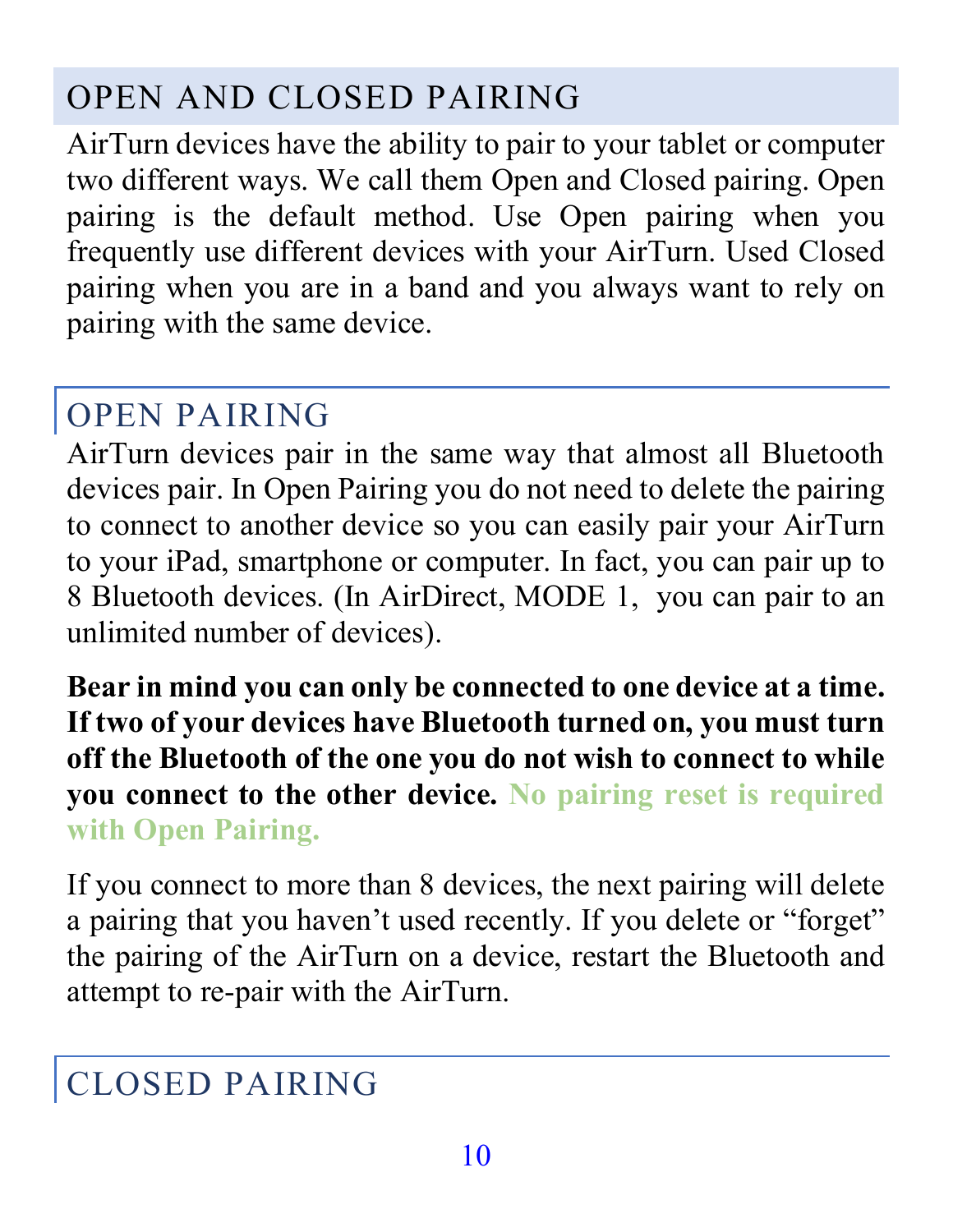This method locks one AirTurn to one tablet, phone or computer.

#### **Use the closed pairing method if you only intend to be connected to one tablet, phone or computer.**

Also, use this method if you are in an ensemble with other players using AirTurn devices. It will ensure that you don't inadvertently connect to each other's devices. Pairing is required in all MODES.

#### <span id="page-10-0"></span>SWITCHING BETWEEN PAIRING METHODS

You can easily switch between Open and Closed pairing methods. With your AirTurn powered off, hold down the MODE button and hold the power button to turn on as usual. Both LEDs will flash to confirm – twice for open pairing, three times for closed pairing. You can also change the Pairing method using the AirTurn Manager App, in Advanced settings.

#### <span id="page-10-1"></span>RESET PAIRING

To delete all pairings, or if you would like to connect to another device in Closed Pairing, or you are having connection problems, you can pair again by removing all the existing pairings.

First, delete the pairing from the host device and turn off the Bluetooth. Then, hold the power button on the AirTurn for 8 seconds. The LEDs will turn off, but continue holding until they blink 3 more times. You are now ready to pair again.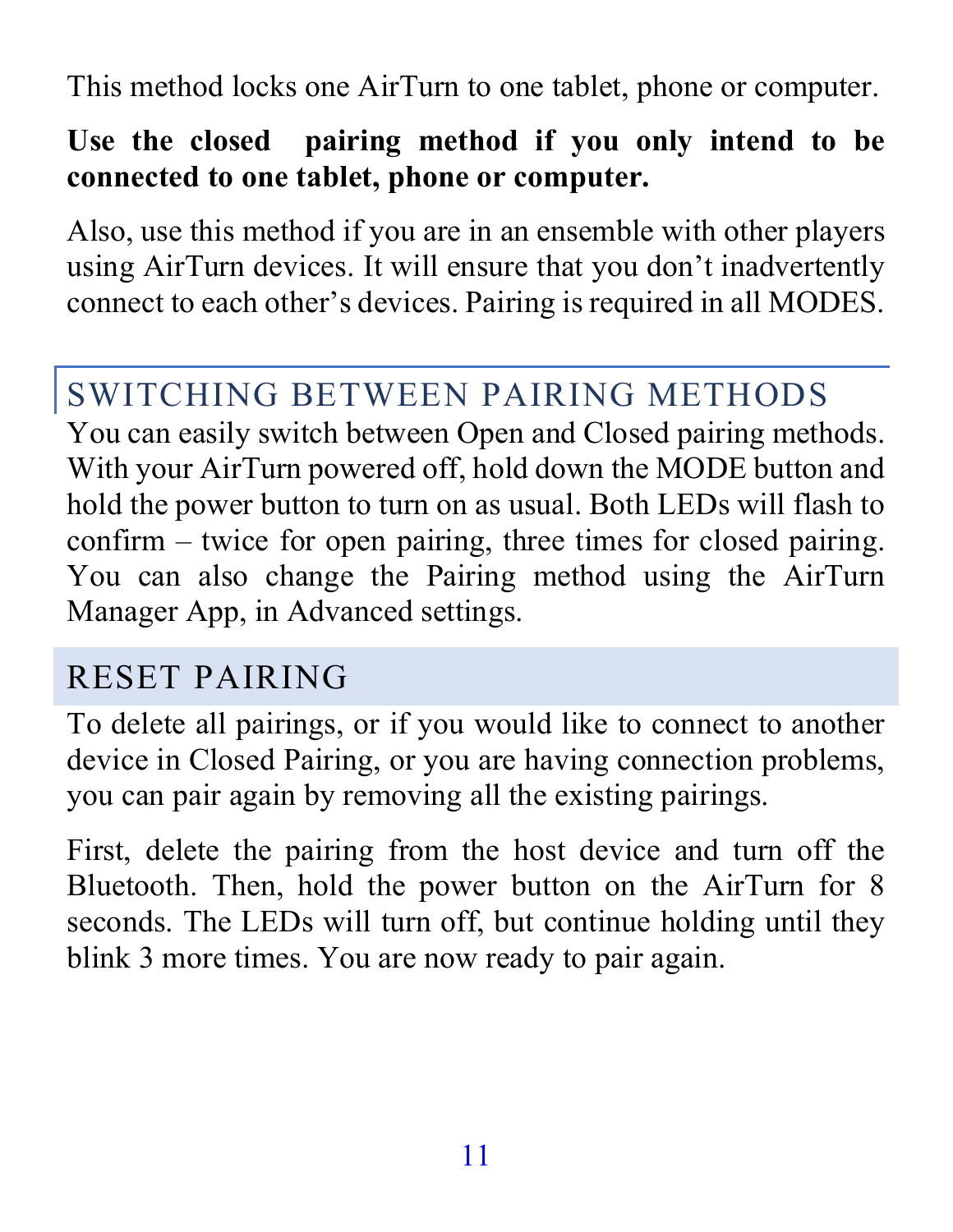#### <span id="page-11-0"></span>BT500S-6 ANALOG INPUTS

The BT500S-6 is also equipped with two 1/4" analog jacks, allowing the use of expression or CV pedals as analog inputs. These can be used to send MIDI, control a mouse cursor, or directly communicate with compatible apps. Most expression pedals will work without modification; other analog pedals or devices such as joysticks can be used when wired to a 1/4" plug according to the diagram below:

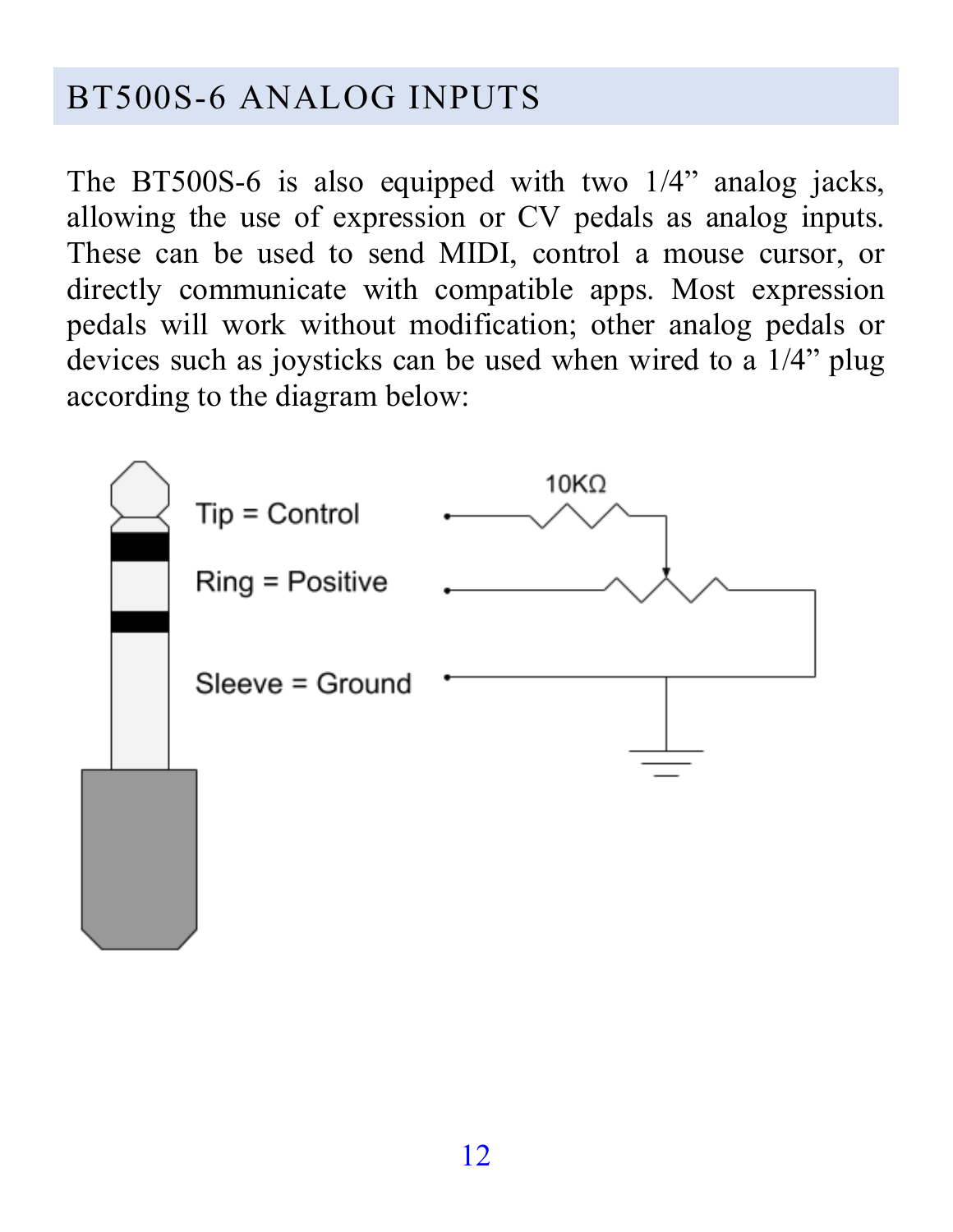The following diagram shows how to create a cable to convert a volume pedal to an expression pedal.



The analog ports must be calibrated and programmed via the AirTurn Manager app before use. Be sure to re-calibrate the input when changing analog devices.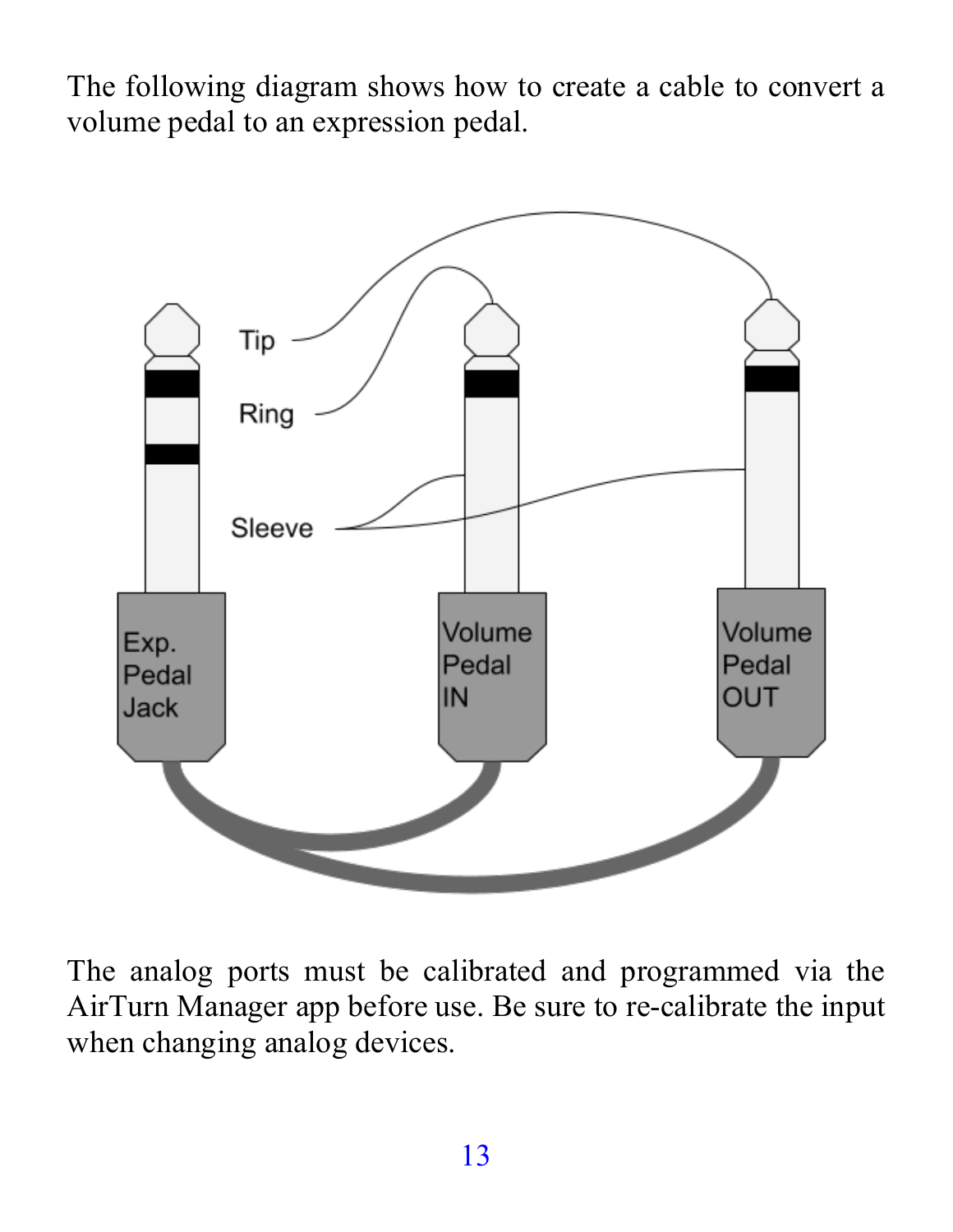#### <span id="page-13-0"></span>CALIBRATING ANALOG INPUT

Calibration for all analog functions takes place in the AirTurn Manager App. Connect a BT500S-6 and select Analog Calibration, choose a port, and follow the onscreen instructions. You will be instructed to move your expression pedal to its maximum, then back to its minimum. Once calibrated, the analog inputs must be programmed to send a signal (AirDirect, Mouse, or MIDI) in the Analog Configuration panel.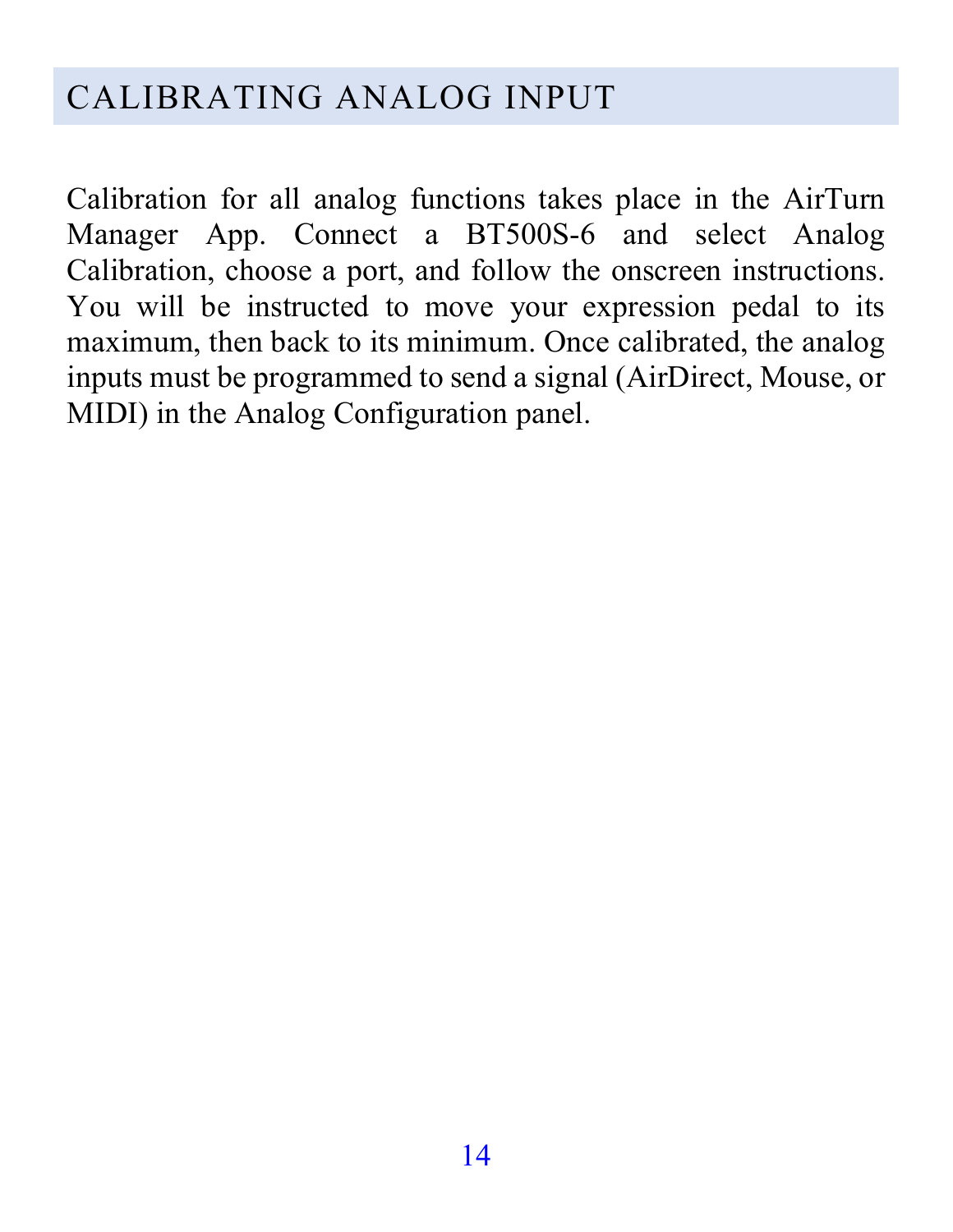#### <span id="page-14-0"></span>**MODES FOR BT500S SERIES/QUAD 500**

There are seven modes available on your AirTurn. Each mode sends a different signal for each pedal. The AirTurn is set to MODE 2 by default. You can also customize MODES 2-7 with the AirTurn Manager App. (See page 15 for instructions on mode changes)

|        | Switch 1 | Switch 2             | Switch 3       | Switch 4      | Switch 5 | Switch 6    |       |
|--------|----------|----------------------|----------------|---------------|----------|-------------|-------|
| Mode 1 | AirDirec | AirDirec             | AirDirec       | AirDirec      | AirDirec | AirDirec    |       |
|        |          |                      |                | t             | t        |             |       |
| Mode 2 | Up       | Down                 | Left           | Right         | Return   |             |       |
|        | Arrow    | Arrow                | Arrow          | Arrow         |          | Space       |       |
| Mode 3 | Page Up  | Page                 | Left           | Right         |          | Return      |       |
|        |          | Down                 | Arrow          | Arrow         | Space    |             |       |
| Mode 4 | Play/    | <b>Next</b>          | Volume         | Volume        | Prev     |             |       |
|        | Pause    | Track                | Down           | Up            | Track    | Stop        |       |
| Mode 5 | Space    |                      | Enter          | Home          | KВ       | Left        | Right |
|        |          |                      | (iPad)         | Toggle        | Arrow    | Arrow       |       |
| Mode 6 | F12      |                      |                | X             | Z        | $Shift + Z$ |       |
| Mode 7 | Damper   | Sostenut<br>$\Omega$ | Portame<br>nto | Soft<br>Pedal | Legato   | Hold 2      |       |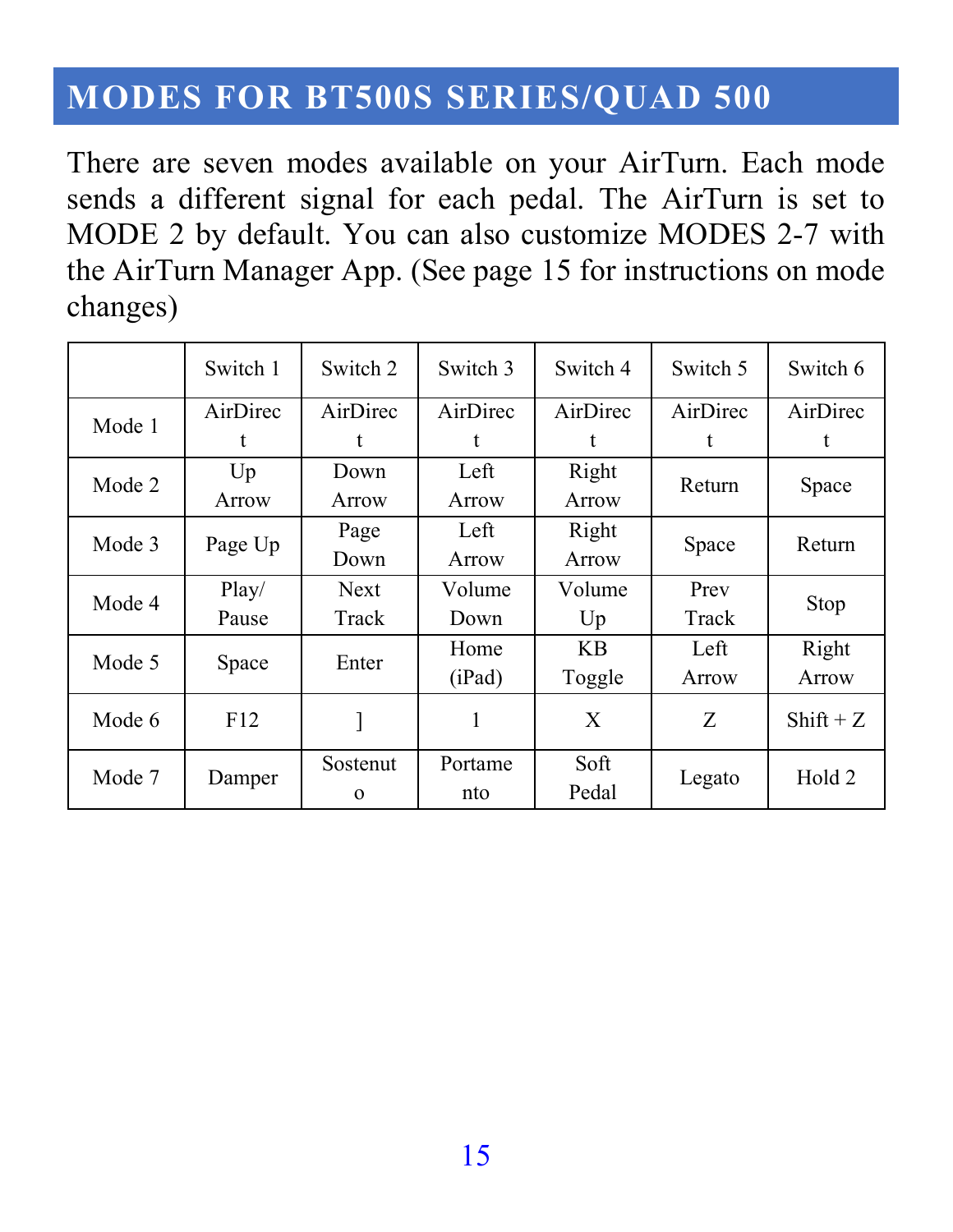#### <span id="page-15-0"></span>CHANGING THE MODE

- 1. Turn on the AirTurn.
- 2. Press and hold the MODE button. The red LED will flash
	- once per second from 1 to 7 flashes. The
	- number of flashes corresponds to the MODE  $\equiv$
	- number. Be sure to count the flashes.
- 3. Release the MODE button following the number of flashes that reflects the desired MODE. The blue and red LED will flash together the number of times indicating which MODE has been set.

**Example:** To set MODE 2, hold the MODE button for 2 flashes of the red LED, release, and both LEDs will flash 2 times to confirm the MODE 2 setting.

**Note:** Once the MODE has been set, it will remain the same until it is changed following the above steps.

#### <span id="page-15-1"></span>**VIRTUAL KEYBOARD CONTROL IN IOS**

If you are connected to your iPhone or iPad in MODES 2-6, the AirTurn acts as a keyboard and disables the virtual (on-screen) keyboard. To turn on the virtual (on-screen) keyboard in iOS, put the cursor into a text box and press the Power Button. The Bluetooth LED will turn on to signify that the button was pressed. This feature will only work in MODES 2-6 – in other MODES, the AirTurn does not act as a keyboard, so the virtual keyboard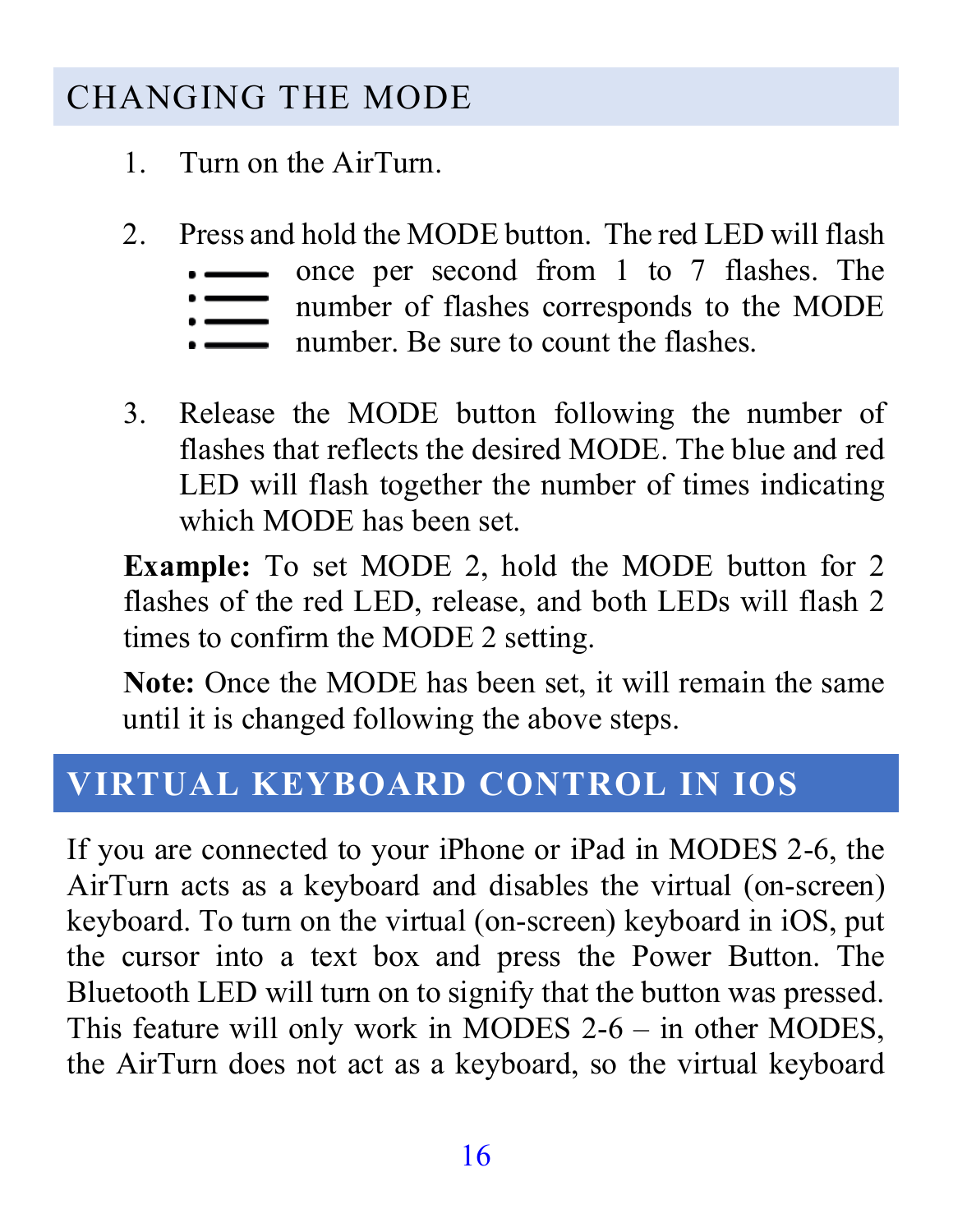will work as normal.

#### <span id="page-16-0"></span>**POWER CONSUMPTION**

The AirTurn uses an idle timeout function to conserve power. After two hours of inactivity when powered on and connected, the AirTurn will power down automatically. The timer is reset when any button is pressed. You can change this time out period or turn it off completely using the AirTurn Manager app.

#### <span id="page-16-1"></span>**RECHARGING THE BATTERY AND BATTERY SAFETY**

To charge the battery, insert the charging cable into the port and plug the other end into any dedicated USB source. For BT500S SERIES/QUAD 500 models you can also use a center negative power supply that is 5-9 V (9V preferred). Charging from a laptop or a computer is not recommended. A charge will last for about 200 hours.

The BT500 series includes several battery safety features to help maintain battery life and health. The battery will stop providing power if it is too low, and stop charging when full. Charging is disabled when the unit is above  $45^{\circ}$ C, or below  $0^{\circ}$ C (113<sup>°</sup>f and 32°f). Charging resumes when the unit is back within operating range.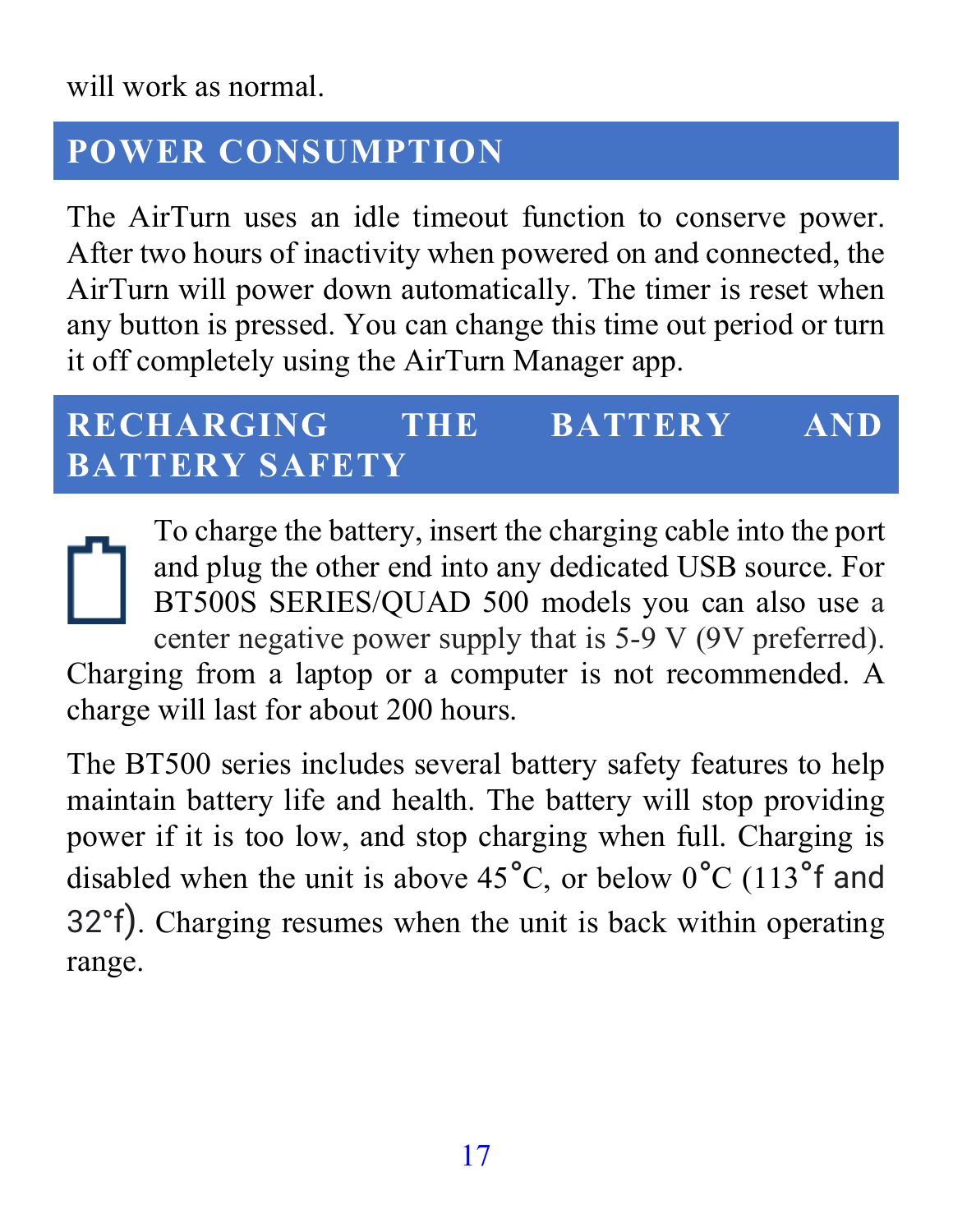## <span id="page-17-0"></span>**LED INDICATIONS**

| <b>LED</b> indication                            | <b>State</b>                  |
|--------------------------------------------------|-------------------------------|
| 3 red flashes when attempting to power on        | Battery is too low to operate |
| Red flash every 3 seconds                        | Battery is low                |
| Red flash once a second                          | Charging                      |
| Solid red                                        | Fully charged                 |
| Blue flashing rapidly (twice a second)           | Ready to connect              |
| Blue flashing very rapidly (5 times a<br>second) | Connecting                    |
| Blue flash every 3 seconds                       | Connected                     |
| Solid blue                                       | Pedal or power button pressed |
| Rapid red flash                                  | Temperature too high/low      |

### <span id="page-17-1"></span>**AIRTURN MANAGER**

To change the configuration of your AirTurn and update its firmware to the latest available, download the AirTurn Manager App from the Apple App Store or Google Play Store. It is available for iPad, iPhone, most Android devices, and Mac computers.

The App allows you to configure the key repeat rate, power-saving settings, select the pairing method, and configure the signals for each of the pedals in each mode. In addition, the analog inputs on the BT500|S-6 may be configured and calibrated.

If any firmware updates are available, you will be notified after the App has connected. After performing the update, the AirTurn device will install it and shut down. Remove the pairing from your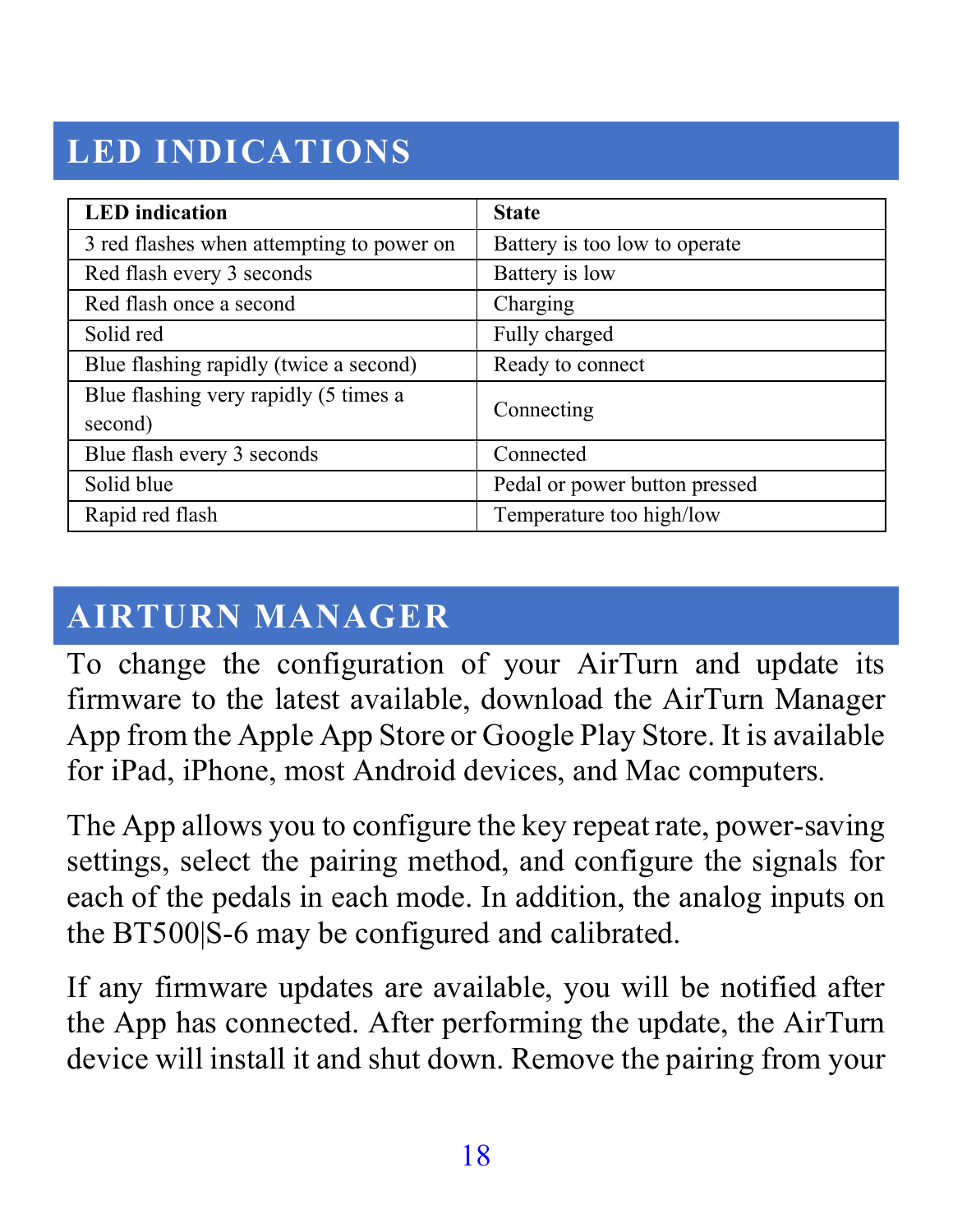iOS/Android/PC/Mac device, power on the AirTurn, and reconnect. It is recommended to check for updates quarterly.

#### <span id="page-18-0"></span>**UNIT IDENTIFICATION**

The unit name in your Bluetooth host consists of several codes to help with support and identifying your specific device. For example:

#### BT500S-6 **v3.0.0 ABCD**

V3.0.0 refers to the firmware number.

ABCD refers to the MAC address.

This is helpful if there are many AirTurn units in the same location. Your MAC address will always be the same so you can easily identify your device when you are pairing. You will find your specific MAC address labeled on the bottom of your AirTurn at the end of the serial number.

#### <span id="page-18-1"></span>**RESET TO FACTORY DEFAULTS**

To reset the AirTurn to factory defaults, hold the first two switches while powering on the device. Both LEDs will flash 3 times and then the AirTurn will power off.

#### <span id="page-18-2"></span>**CARE OF YOUR** AIRTURN

Wipe down using a damp cloth with a mild detergent or soapbased cleaner to remove dirt and stains from your AirTurn.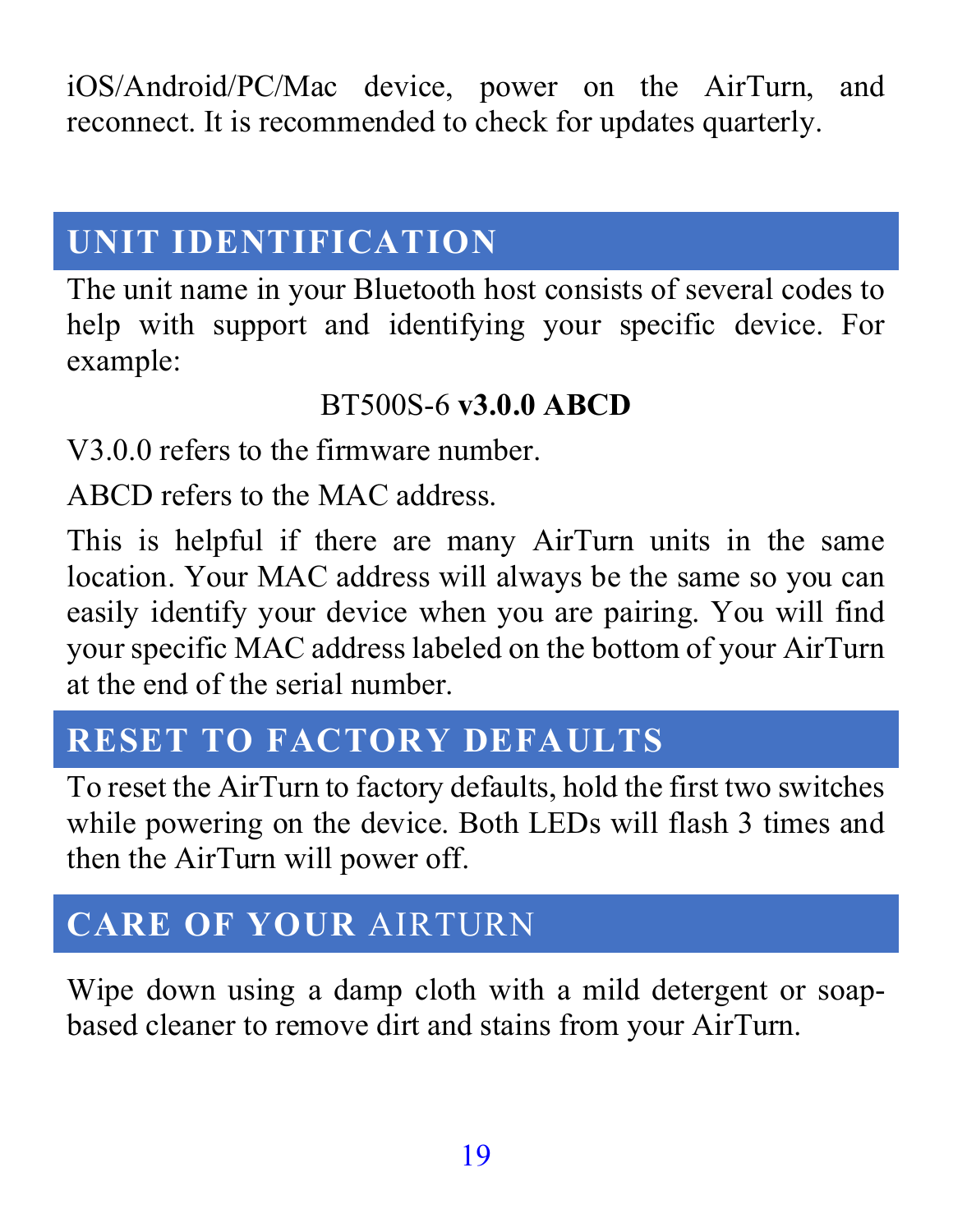- Do not get the AirTurn wet or place it in direct sunlight for extended periods of time or leave in a hot vehicle.
- Do not put in trash. Please recycle.

#### <span id="page-19-0"></span>**WARRANTY**

AirTurn, Inc., ("AirTurn"), warrants to the first consumer purchaser that the AirTurn BT500S SERIES, (the "Product"), when shipped in its original container, will be free from defective workmanship and materials, and agrees that it will, at its option, either repair the defect or replace the defective Product or part thereof with a new or remanufactured equivalent at no charge to the purchaser for parts or labor for one year from date of purchase. You may register your device to extend the warranty for another year. **warranty.airturn.com** 

This warranty does not apply to any appearance items of the Product nor to any Product the exterior of which has been damaged or defaced, which has been subjected to misuse, abnormal service or handling, or which has been altered or modified in design or construction, nor does it apply to batteries that may be supplied.

In order to enforce the rights under this limited warranty, the purchaser should request a RMA number via email or phone following the directions on the support page at www.AirTurn.com/support. The purchaser shall return the product at their expense. The repaired or replaced product will be returned at the expense of AirTurn.

The limited warranty described herein is in addition to whatever implied warranties may be granted to purchasers by law. ALL IMPLIED WARRANTIES INCLUDING THE WARRANTIES OF MERCHANTABILITY AND FITNESS FOR USE ARE LIMITED TO ONE YEAR FROM THE DATE OF THE PURCHASE. Some states do not allow limitations on how long an implied warranty lasts, so the above limitation may not apply to you.

The warranties described herein shall be the sole and exclusive warranties granted by AirTurn and shall be the sole and exclusive remedy available to the purchaser. Correction of defects, in the manner and for the period of time described herein, shall constitute complete fulfillment of all liabilities and responsibilities of AirTurn to the purchaser with respect to the Product and shall constitute full satisfaction of all claims, whether based on contract, negligence, strict liability or otherwise. In no event shall AirTurn be liable, or in any way responsible, for any damages or defects in the Product which were caused by repairs or attempted repairs performed by anyone other than an authorized servicer, nor shall AirTurn be liable or in any way responsible for any incidental or consequential economic or property damage. Some states do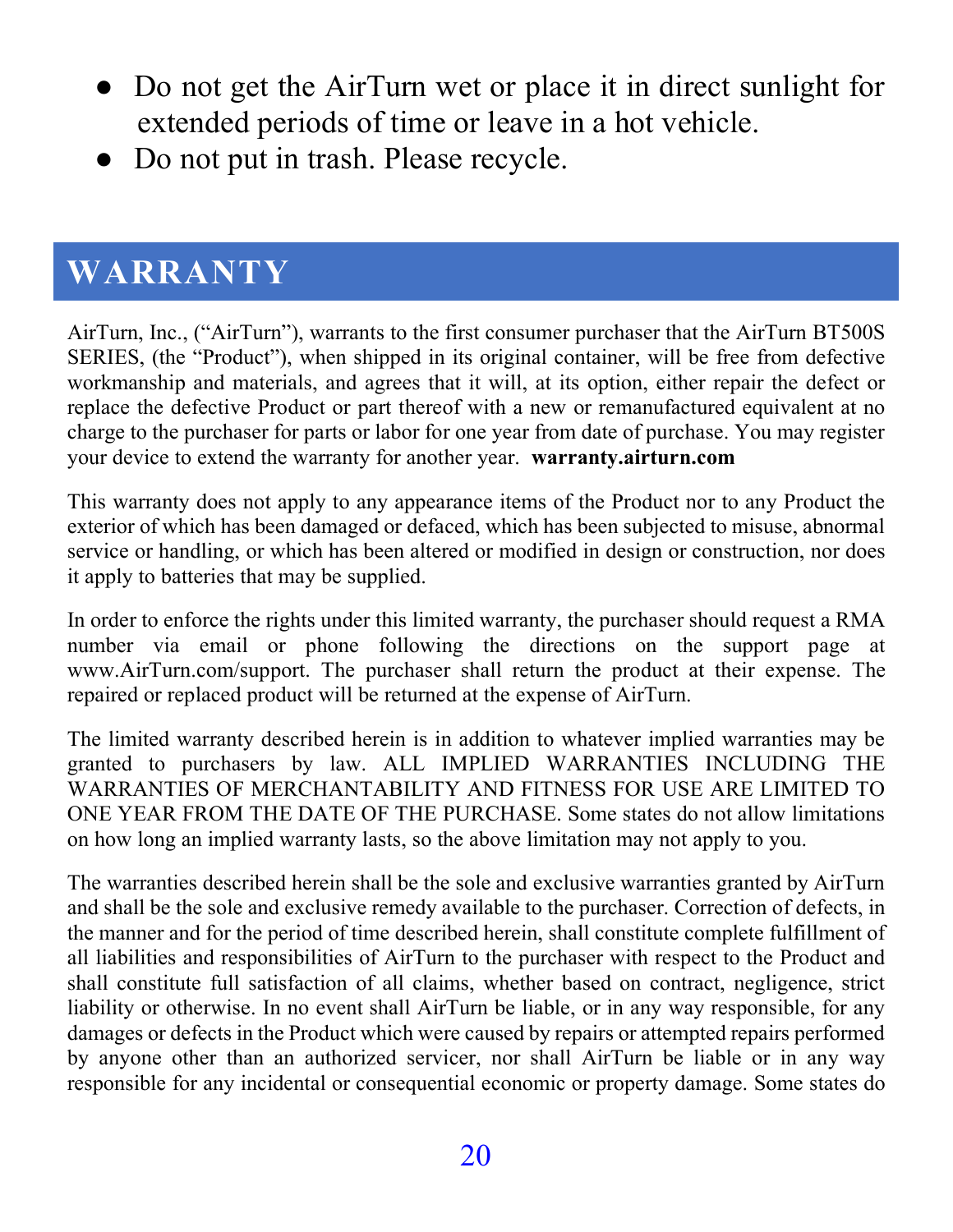not allow the exclusion of incidental or consequential damages, so the above exclusion may not apply to you.

THIS WARRANTY GIVES YOU SPECIFIC LEGAL RIGHTS. YOU MAY ALSO HAVE OTHER RIGHTS, WHICH VARY FROM STATE TO STATE.

#### <span id="page-20-0"></span>**RADIO INFORMATION**

- *Bluetooth* 5.0 low energy radio
- Transmit power: -1 dBm peak
- TX peak current: 18.2 mA
- Frequency 2.36GHz to 2.50GHz

Approximate Range: 200 feet (61 Meters) subject to orientation and other factors.

This device complies with Part 15 of the FCC Rules.

Operation is subject to the following two conditions:

(1) this device may not cause harmful interference, and

(2) this device must accept any interference received, including interference that may cause undesired operation.

CAUTION: Changes or modifications not expressly approved by the party responsible for compliance could void the user's authority to operate the equipment.

NOTE: This equipment has been tested and found to comply with the limits for a Class B digital device, pursuant to Part 15 of the FCC Rules. These limits are designed to provide reasonable protection against harmful interference in a residential installation. This equipment generates, uses, and can radiate radio frequency energy, and, if not installed and used in accordance with the instructions, may cause harmful interference to radio communications. However, there is no guarantee that interference will not occur in a particular installation. If this equipment does cause harmful interference to radio or television reception, which can be determined by turning the equipment off and on, the user is encouraged to try to correct the interference by one or more of the following measures:

--Reorient or relocate the receiving antenna.

--Increase the separation between the equipment and receiver.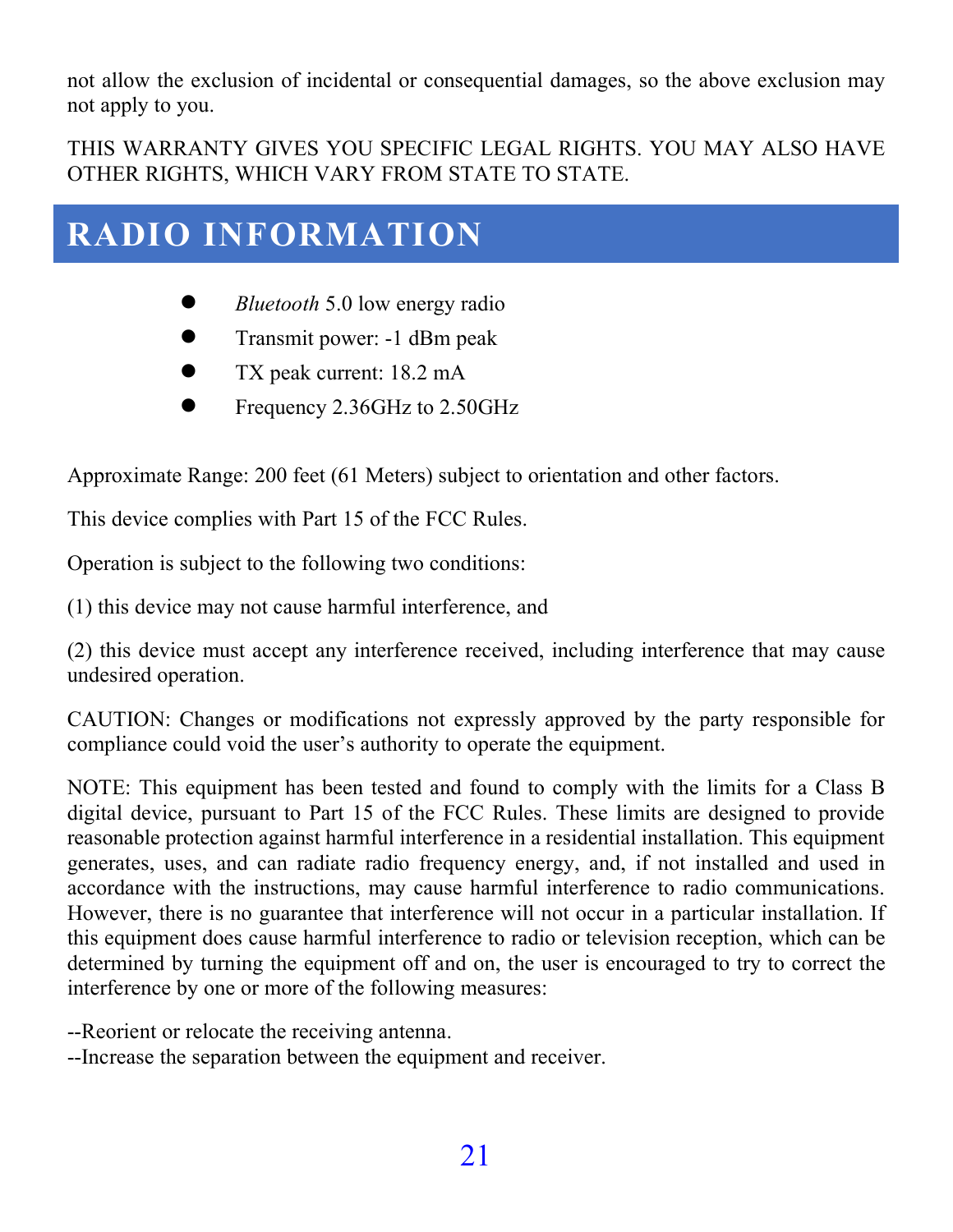--Connect the equipment into an outlet on a circuit different from that to which the receiver is connected.

--Consult the dealer or an experienced radio/TV technician for help.

Contains FCC ID: 2AA9B04

Contains transmitter module IC: 12208A-04

This device complies with Industry Canada license-exempt RSS standard(s). Operation is subject to the following two conditions: (1) this device may not cause interference, and (2) this device must accept any interference, including interference that may cause undesired operation of the device.

KCC (Korea) BMD-300 has type certification in Korea with certification number R-CRM-Rgd-BMD-300

Contains ANATEL approved module # 00820-21-05903

Este equipo contiene el módulo con IFT #: NYCE/CT/0146/17/TS AirTurn also holds unintended emissions testing on file for FCC/CE



# <span id="page-21-0"></span>**RECYCLING AND DISPOSAL**



Electronic components and construction comply with RoHS and REACH standards.

Packaging is recyclable. Please recycle



electronics and battery in accordance with local regulations or return to AirTurn for recycling. Please request an RMA from the support desk[: support@AirTurn.com](mailto:support@airturn.com)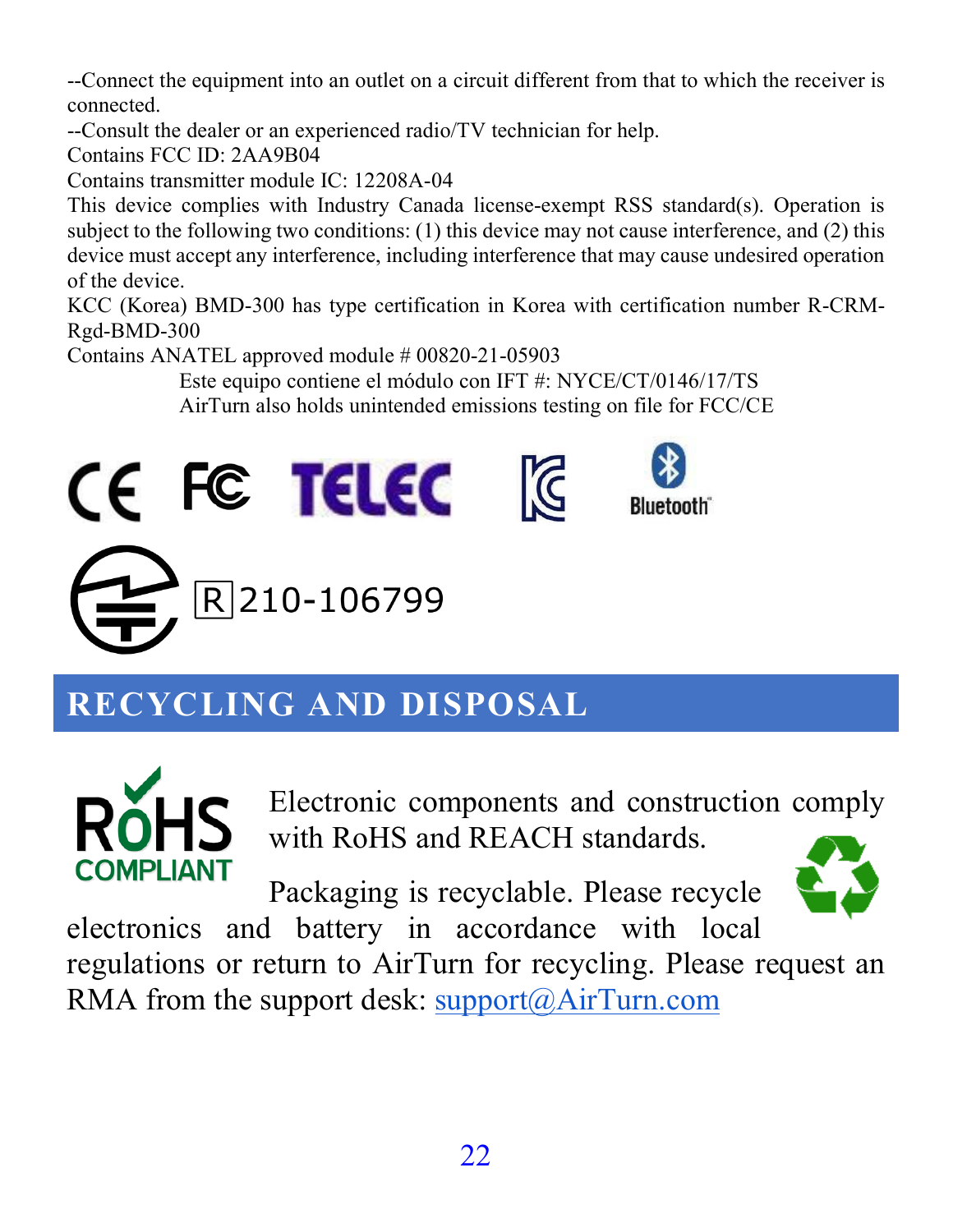#### <span id="page-22-0"></span>**BATTERY INFORMATION**

Contains Lithium-Polymer Battery. Charging with a standard 5V USB charger with the provided adaptor cable is recommended. You may use a 5-9V DC power supply with center negative configuration. Charging from a laptop or a computer with a sleep setting is not recommended.

A charge will last for about 200 hours, Generally a battery should last 2-5 years. It can be user replaced with the same model battery by opening the case, unplugging and plugging in the new battery.

Operating temperature of your AirTurn device should be between -20C and +55C. Charging temperature should be between 0C and +45C, The temperature sensor inside the case will stop the charging if temperatures go outside that range.

#### <span id="page-22-1"></span>BATTERY DISPOSAL

— Do not put lithium ion batteries in the trash.

— Recycling is always the best option.

— The battery should be disposed of according to local law. AirTurn will recycle returned batteries and electronics. Please request an RMA from the support desk: [support@AirTurn.com](mailto:support@airturn.com)

#### <span id="page-22-2"></span>**TRADEMARKS**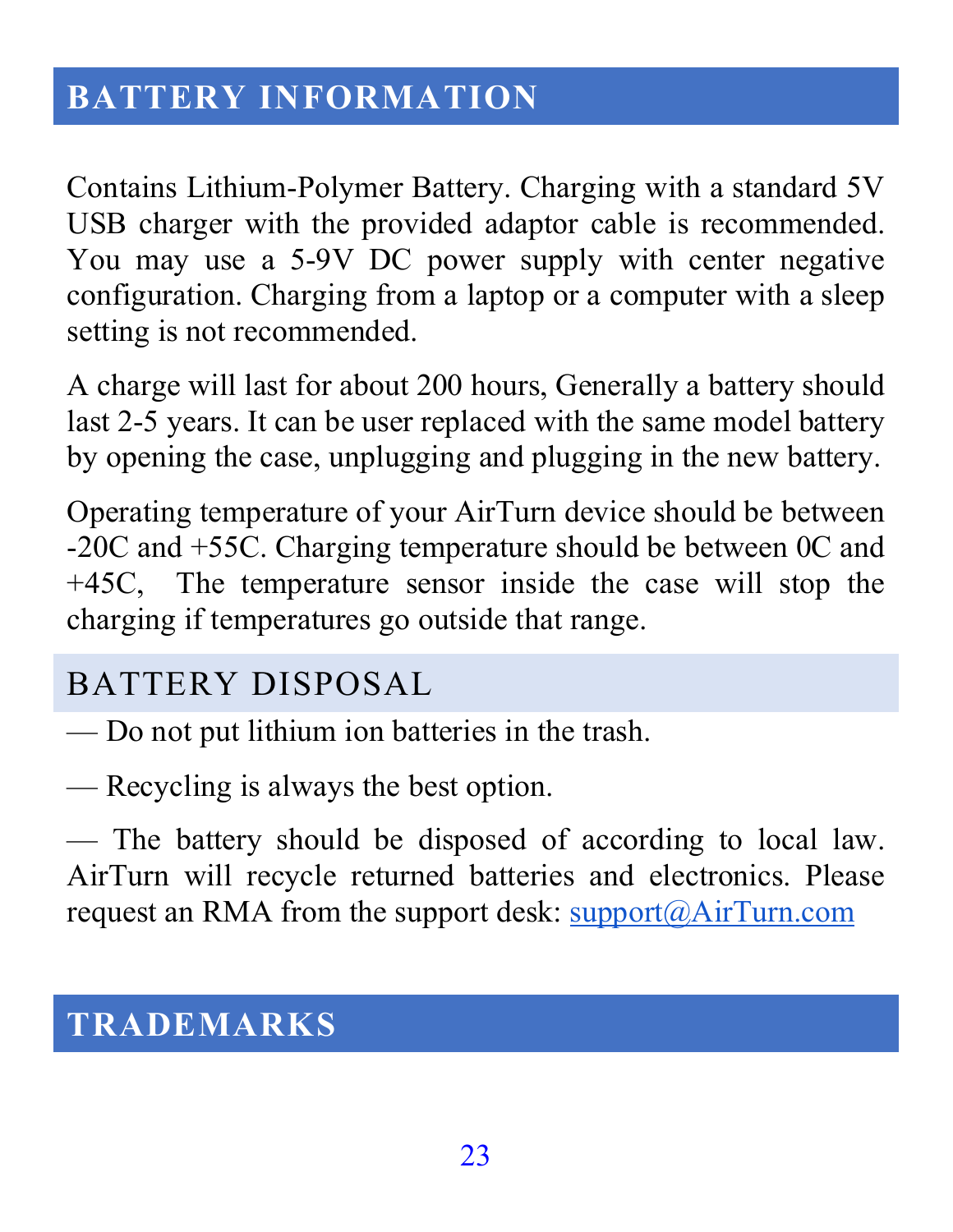iPhone, iPod, iOS, iPad are trademarks of Apple, Inc.

Android is a trademark of Google, Inc.

Powerpoint, Word are trademarks of Microsoft

AirTurn, BT500S SERIES, and its respective logos are trademarks of AirTurn

Check out other great products from AirTurn including tablet holders, portable tablet stands, and accessories